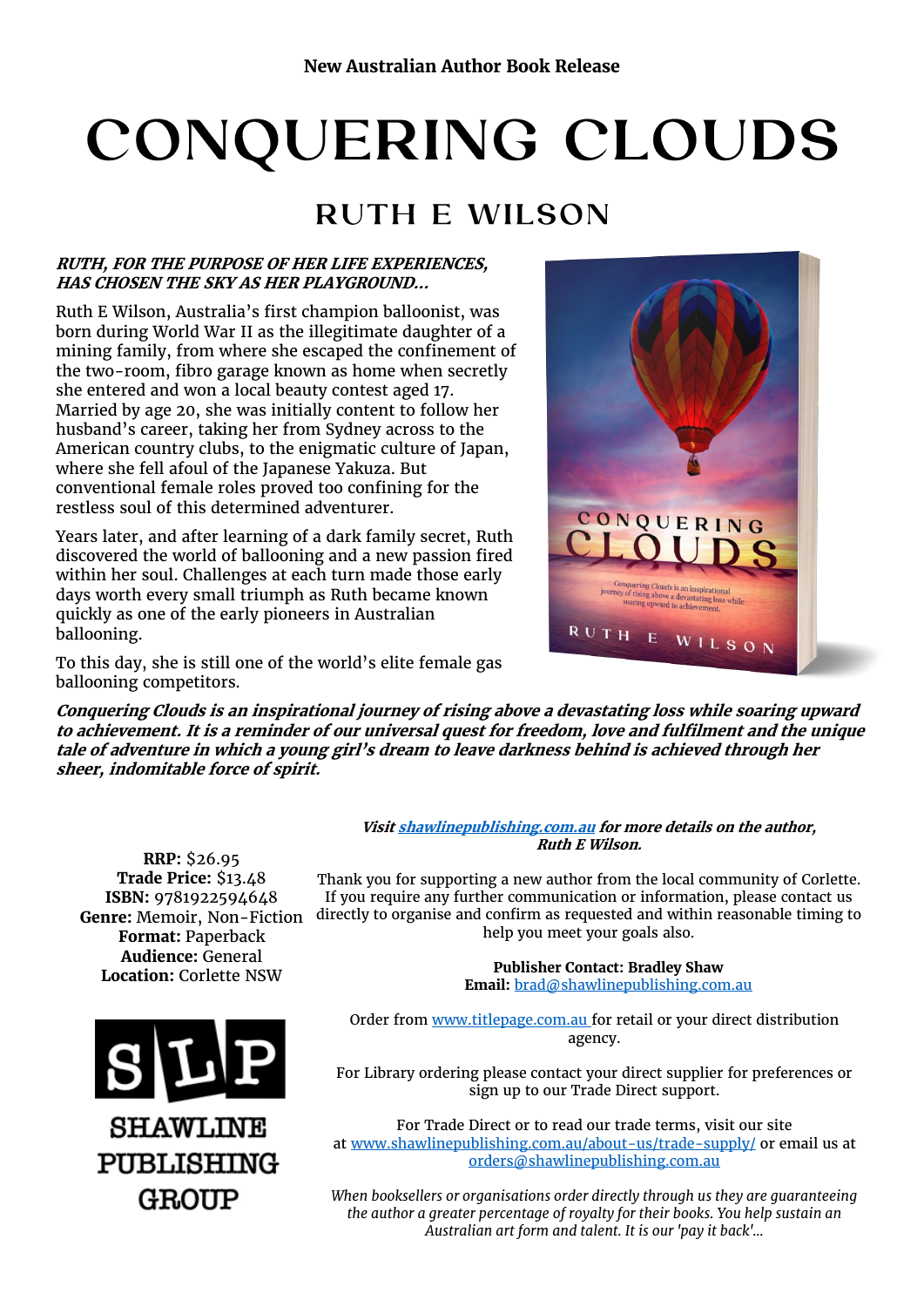## **A LIFE OF NOTABLE FIRSTS - RUTH E WILSON**

- **1959, Age 16:** First female to play the Last Post on Anzac Day at her hometown, Bowen North Queensland.
- **1960, Age 17:** Crowned the First Queen of the Coral Coast.
- **1973, Age 30:** First Australian winner Squash Championship Kobe Japan.
- **1976, Age 33:** First female balloonist in New Zealand.
- **1977, Age 34:** First commercial ballooning company established and managed by a sole female pilot in Australia.
- **1979, Age 36:** First National Champion of the Australian Open Hot Air Ballooning Championship.
- **1981, Age 38:** First Australian female to compete in World Open Hot Air Ballooning Championship in USA.
- **1983, Age 40:** First Australian female to compete in World Open Hot Air Ballooning Championship in France.
- **1987, Age 44:** First Australian female to compete in World Open Hot Air Ballooning Championship in Austria.
- **1988, Age 45:** Created & managed one of the major Bicentennial Celebrations, the Trans-Australia Ballooning Challenge; a 16 day fly/drive expedition from Perth to Sydney. Participants from 23 countries flew 78 hot air balloons.
- **1989, Age 46:** World Record Night Sky Jump from her hot air balloon.
- **1995, Age 52:** Responsible for pioneering media campaigns to Introduce Antioxidants, Omega Oil supplements to the Australian public.
- **1999, Age 56:** First and only Australian female to compete as Pilot-in-Command in the prestigious gas balloon race, Gordon Bennett Cup, from Albuquerque USA.
- **2002, Age 59:** Chief Operations Officer ARC Centre for Quantum-Atom Optics at the Australian National University – Pioneering Centre for this science.
- **2018, Age 75:** First Australian female pilot-in-command to cross the Swiss Alps and the Italian Dolomites in a hydrogen balloon.